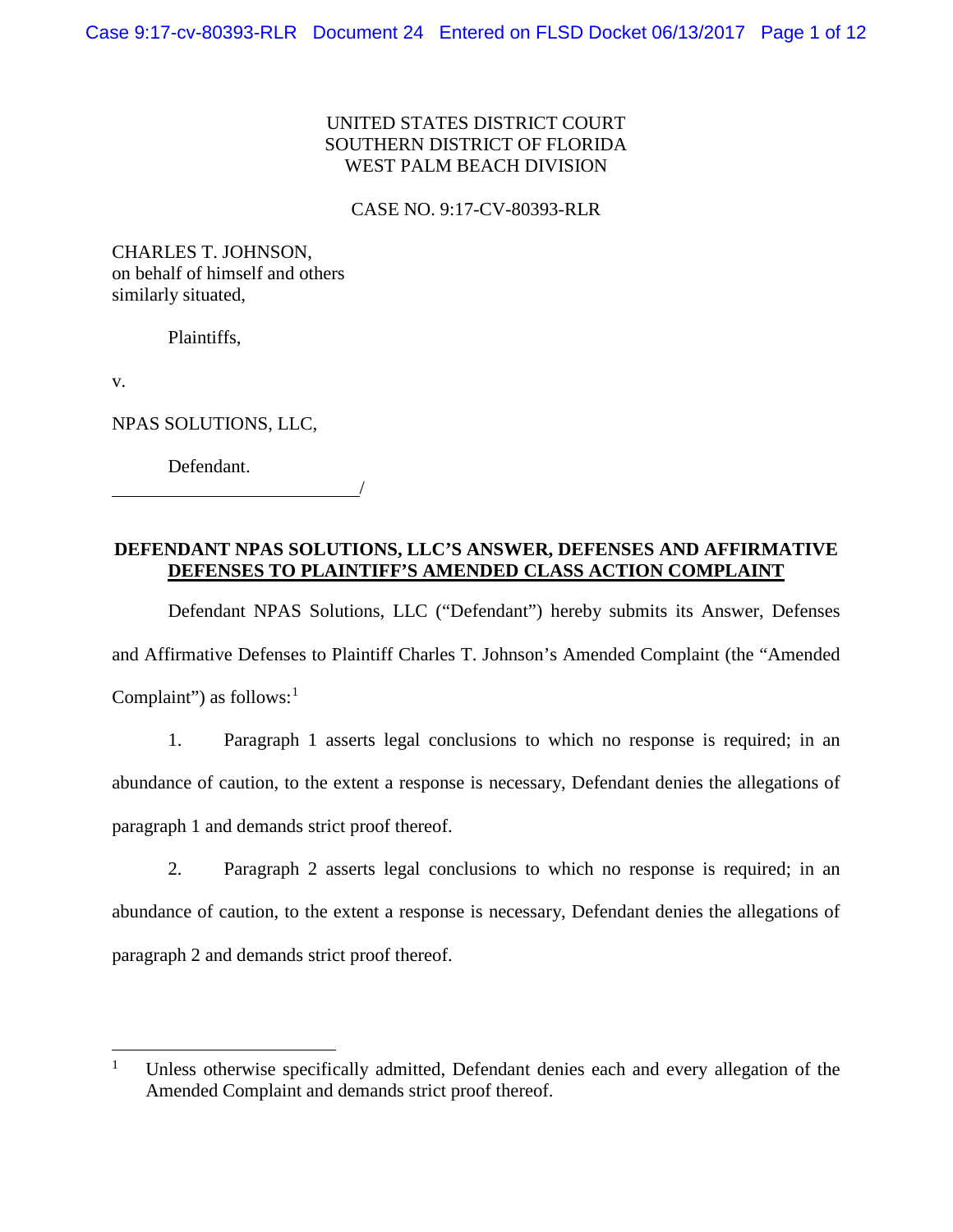3. Paragraph 3 asserts legal conclusions to which no response is required; in an abundance of caution, to the extent a response is necessary, Defendant denies the allegations of paragraph 3 and demands strict proof thereof.

4. Paragraph 4 asserts legal conclusions to which no response is required; in an abundance of caution, to the extent a response is necessary, Defendant denies the allegations of paragraph 4 and demands strict proof thereof.

5. Paragraph 5 asserts legal conclusions to which no response is required; in an abundance of caution, to the extent a response is necessary, Defendant denies the allegations of paragraph 5 and demands strict proof thereof.

6. Defendant is without knowledge or information sufficient to admit or deny the allegations in paragraph 6, and therefore denies these allegations and demands strict proof thereof.

7. Defendant admits the allegations in paragraph 7.

8. Defendant denies the allegations in paragraph 8 and demands strict proof thereof.

9. Defendant admits the allegations in paragraph 9.

10. Defendant is unable to open the URL in footnote 3 and therefore lacks sufficient knowledge or information to admit or deny the accuracy of the quoted language. Defendant admits that it operates a call center in Kentucky and that its collection specialists contact patients in order to negotiate payment arrangements. Defendant is without knowledge or information sufficient to admit or deny the allegations regarding "skip tracing techniques" because the phrase "skip tracing techniques" is vague, ambiguous, and subject to more than one interpretation and is not defined in the Amended Complaint, and therefore denies these allegations and demands strict proof thereof.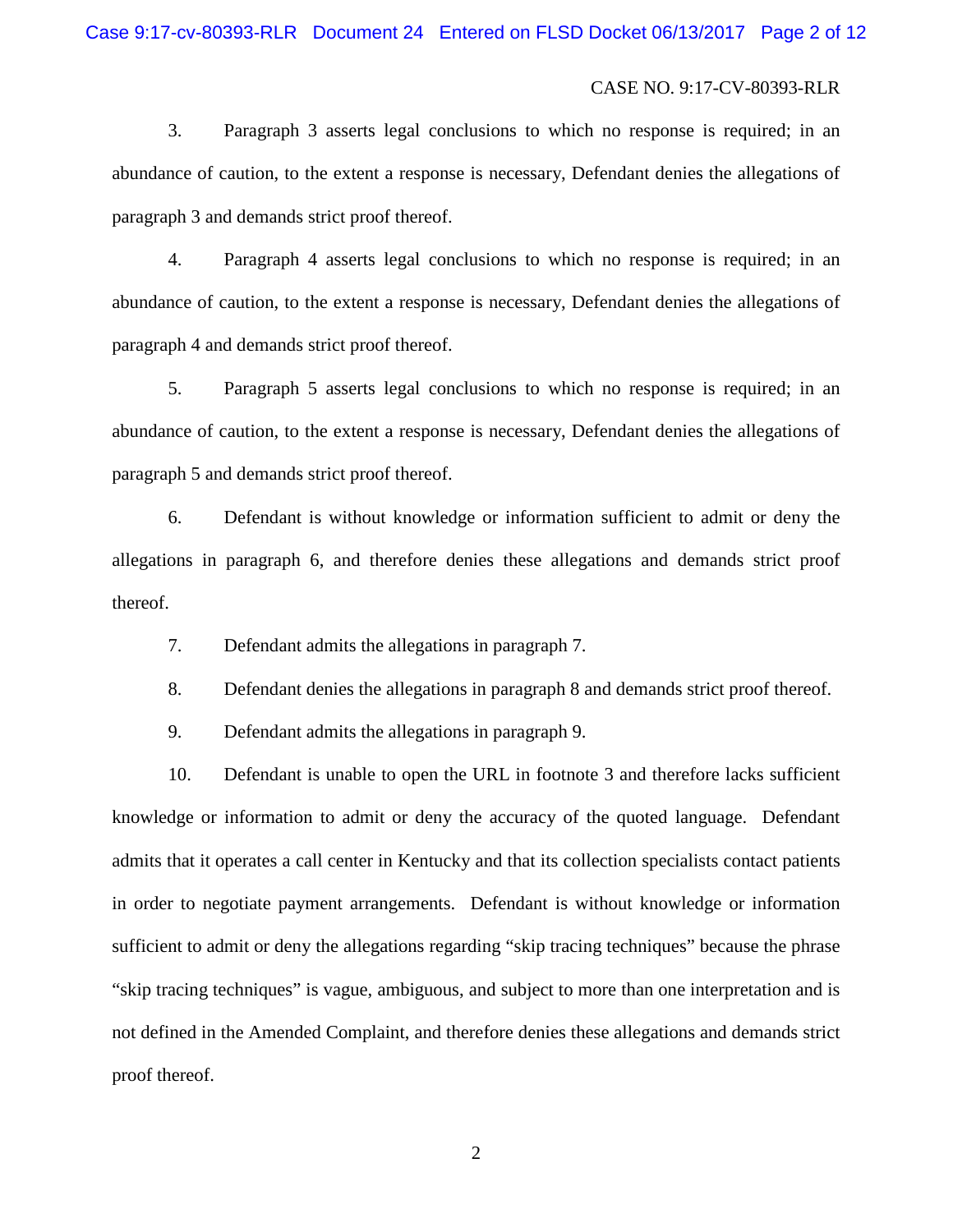11. Defendant admits that it operates a call center in Kentucky but otherwise denies the allegations in paragraph 11 and demands strict proof thereof.

12. Defendant states that the allegations contained in paragraph 12 quote from the website of Parallon Business Solutions LLC, refers the Court to the full contents of that website, and denies any allegations inconsistent therewith.

13. Defendant admits that it placed calls to the telephone number (561) 619-XXXX; denies that the calls were intended to contact a third party named "Stephanie;" and is without knowledge or information sufficient to admit or deny the remaining allegations in paragraph 13 and therefore denies these allegations and demands strict proof thereof.

14. Defendant admits that it placed calls to the telephone number (561) 619-XXXX on February 27, 2017, March 3, 2017, March 7, 2017, and March 13, 2017, but is otherwise without knowledge or information sufficient to admit or deny the remaining allegations in paragraph 14 and therefore denies these allegations and demands strict proof thereof.

15. Paragraph 15 asserts legal conclusions regarding "an automatic telephone dialing system or an artificial or prerecorded voice" to which no response is required; in an abundance of caution, to the extent a response is necessary, Defendant denies these allegations and demands strict proof thereof. Defendant admits that it made certain calls to the telephone number (561) 619-XXXX, but is otherwise without sufficient knowledge or information to admit or deny the remaining allegations in paragraph 15 and therefore denies these allegations and demands strict proof thereof.

16. Defendant admits that it makes calls from the telephone number (866) 258-1104, but is without knowledge or information sufficient to admit or deny the remaining allegations in paragraph 16 and therefore denies these allegations and demands strict proof thereof.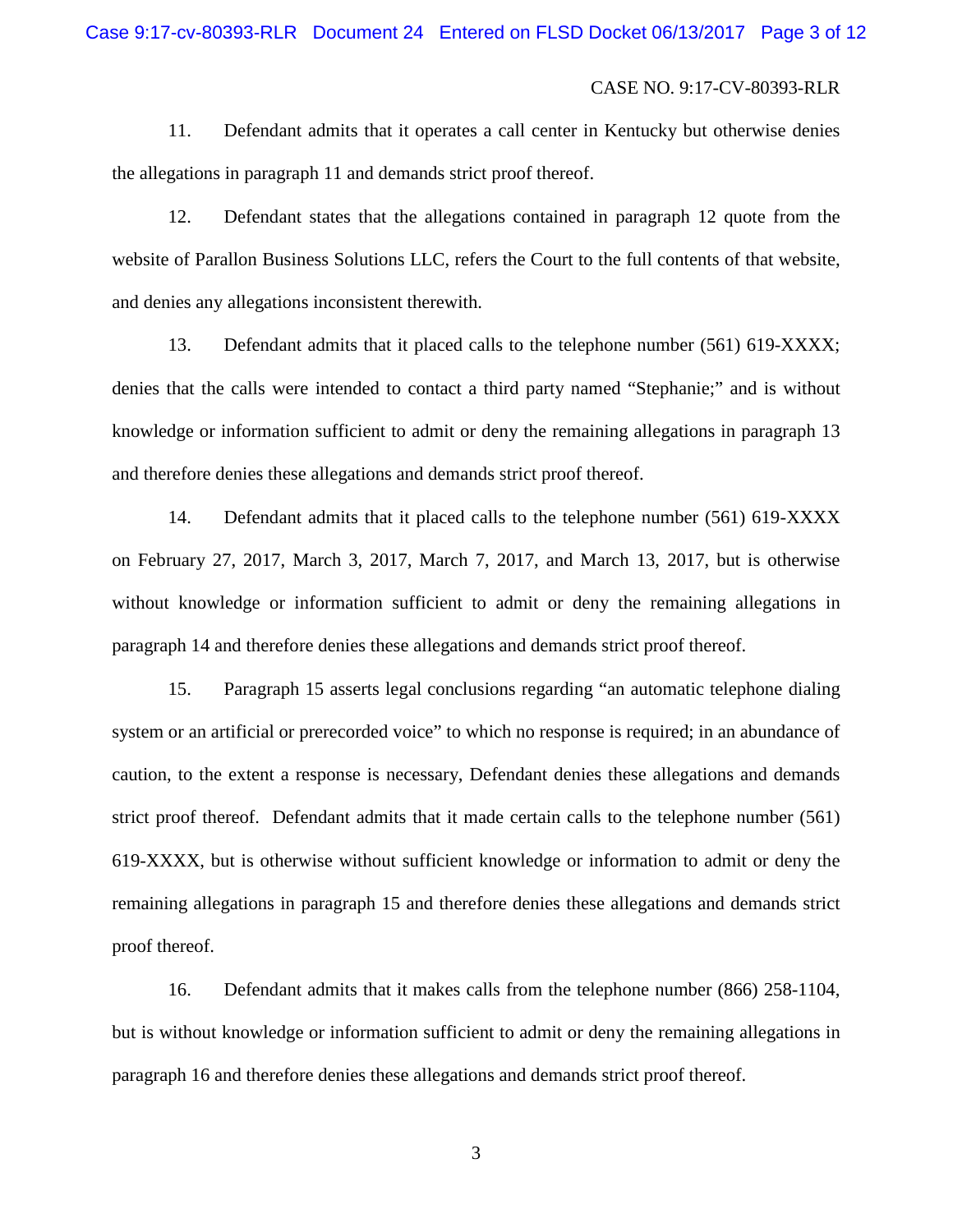17. Defendant denies the allegations in paragraph 17 and demands strict proof thereof.

18. Defendant denies the allegations in paragraph 18 and demands strict proof thereof.

19. Defendant denies the allegations in paragraph 19 and demands strict proof thereof.

20. Defendant denies the allegations in paragraph 20 and demands strict proof thereof.

21. Defendant denies the allegations in paragraph 21 and demands strict proof thereof. Defendant states that the only date on which Plaintiff spoke with one of Defendant's representatives on telephone number (561) 619-XXXX was March 13, 2017, when Plaintiff called Defendant. Said conversation was recorded; Defendant refers the Court to the transcript of said conversation and denies any allegations inconsistent therewith. Defendant further states that Plaintiff inexplicably called Defendant back approximately one minute after first call from Plaintiff and refers the Court to the transcript of said conversation.

22. Defendant denies the allegations in paragraph 22 and demands strict proof thereof. Defendant states that Plaintiff's two calls to Defendant on March 13, 2017 were recorded, refers the Court to the transcript of said calls, and denies any allegations inconsistent therewith. Defendant further states that after Plaintiff's calls to Defendant on March 13, 2017, Defendant has not called telephone number (561) 619-XXXX again.

23. Paragraph 23 asserts legal conclusions to which no response is required; in an abundance of caution, to the extent a response is necessary, Defendant denies the allegations of paragraph 23 and demands strict proof thereof.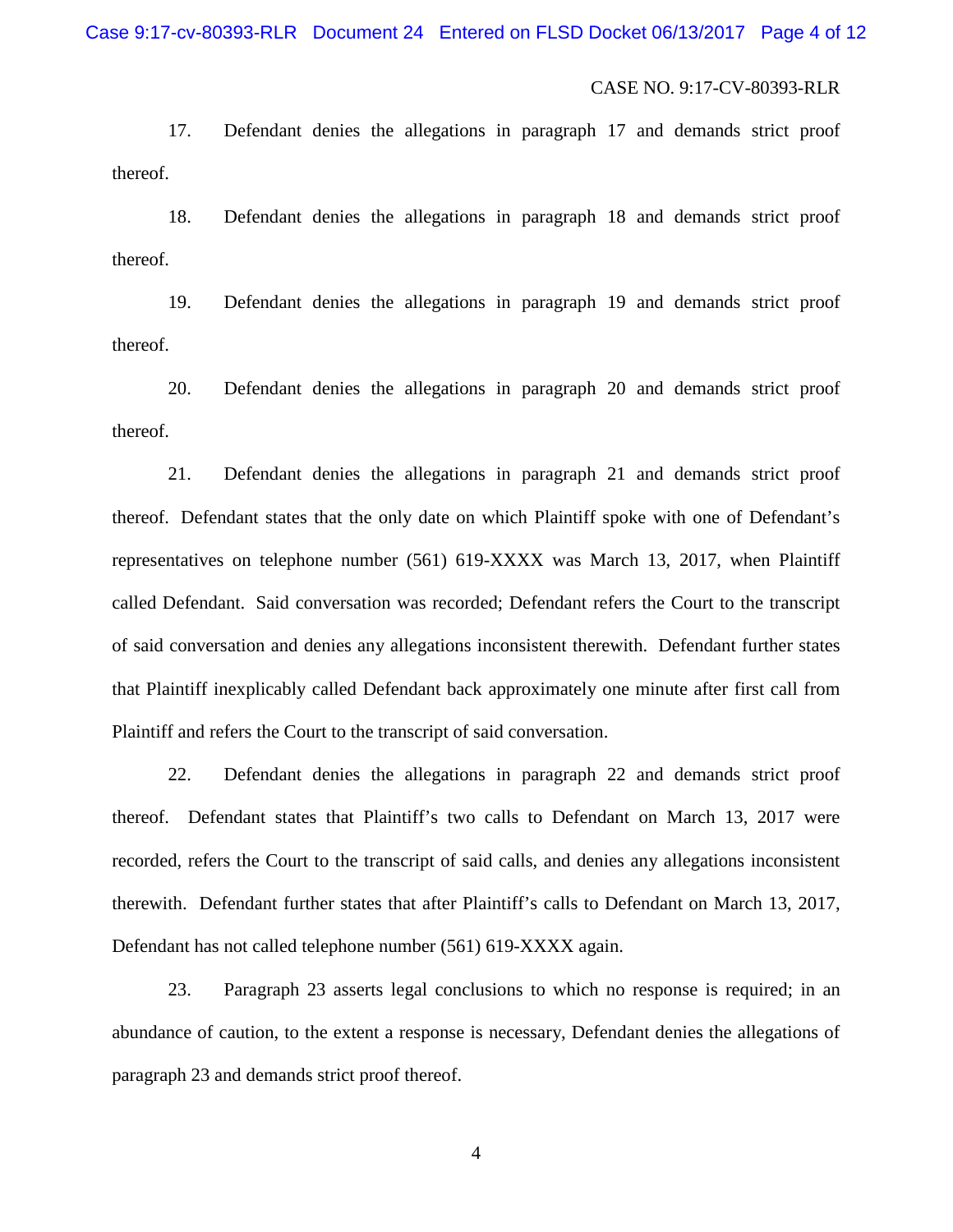24. Paragraph 24 asserts legal conclusions to which no response is required; in an abundance of caution, to the extent a response is necessary, Defendant denies the allegations of paragraph 24 and demands strict proof thereof.

25. Paragraph 25 asserts legal conclusions to which no response is required; in an abundance of caution, to the extent a response is necessary, Defendant denies the allegations of paragraph 25 and demands strict proof thereof.

26. Defendant admits that it makes certain automated calls, but otherwise denies the allegations in paragraph 26 and demands strict proof thereof.

27. Defendant denies the allegations in paragraph 27 and demands strict proof thereof.

28. Paragraph 28 asserts a legal conclusion regarding "prior express consent" to which no response is required; in an abundance of caution, to the extent a response is necessary, Defendant denies these allegations and demands strict proof thereof. To the extent that paragraph 28 makes factual allegations, Defendant is without information sufficient to admit or deny the remaining allegations in paragraph 28 and therefore denies these allegations and demands strict proof thereof. Defendant further asserts that statements made by Plaintiff during the calls at issue, including a reference by Plaintiff to his "account number," suggest that Plaintiff consented to being called by Defendant.

29. Defendant denies the allegations in paragraph 29 and demands strict proof thereof.

30. Defendant is without knowledge or information sufficient to admit or deny the allegations in paragraph 30 and therefore denies these allegations and demands strict proof thereof.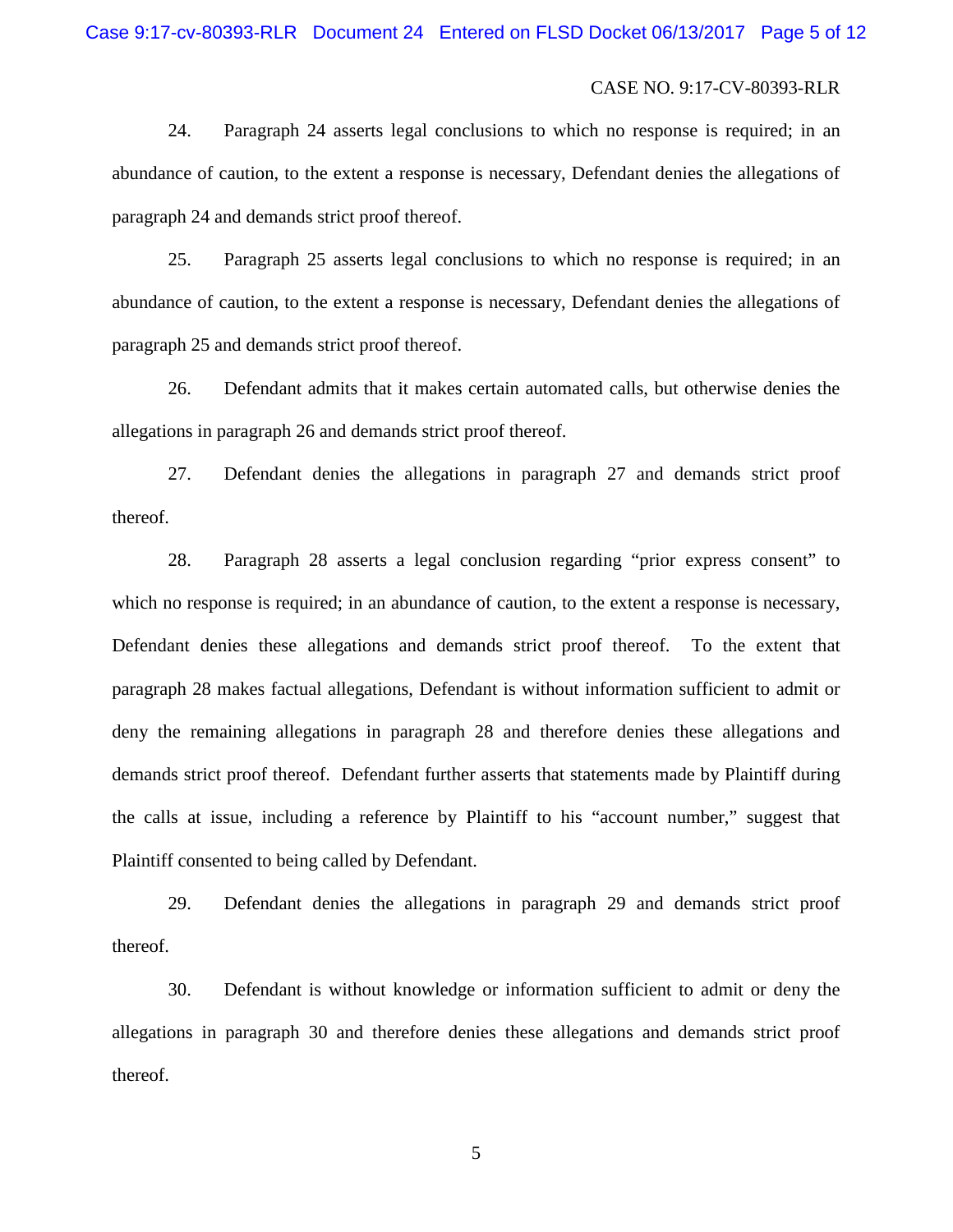31. Defendant is without knowledge or information sufficient to admit or deny the allegations in paragraph 31 and therefore denies these allegations and demands strict proof thereof.

32. Defendant admits that it did not make any calls to the telephone number (561) 619-XXXX for emergency purposes. Defendant is otherwise without knowledge or information sufficient to admit or deny the remaining allegations in paragraph 32 and demands strict proof thereof.

33. Paragraph 33 asserts legal conclusions to which no response is required; in an abundance of caution, to the extent a response is necessary, Defendant denies the allegations of paragraph 33 and demands strict proof thereof.

34. Paragraph 34 asserts legal conclusions to which no response is required; in an abundance of caution, to the extent a response is necessary, Defendant denies the allegations of paragraph 34 and demands strict proof thereof.

35. Paragraph 35 asserts legal conclusions to which no response is required; in an abundance of caution, to the extent a response is necessary, Defendant denies the allegations of paragraph 35 and demands strict proof thereof.

36. Defendant is without knowledge or information sufficient to admit or deny the allegations in paragraph 36 and therefore denies these allegations and demands strict proof thereof.

37. Defendant is without knowledge or information sufficient to admit or deny the allegations in paragraph 37 and therefore denies these allegations and demands strict proof thereof.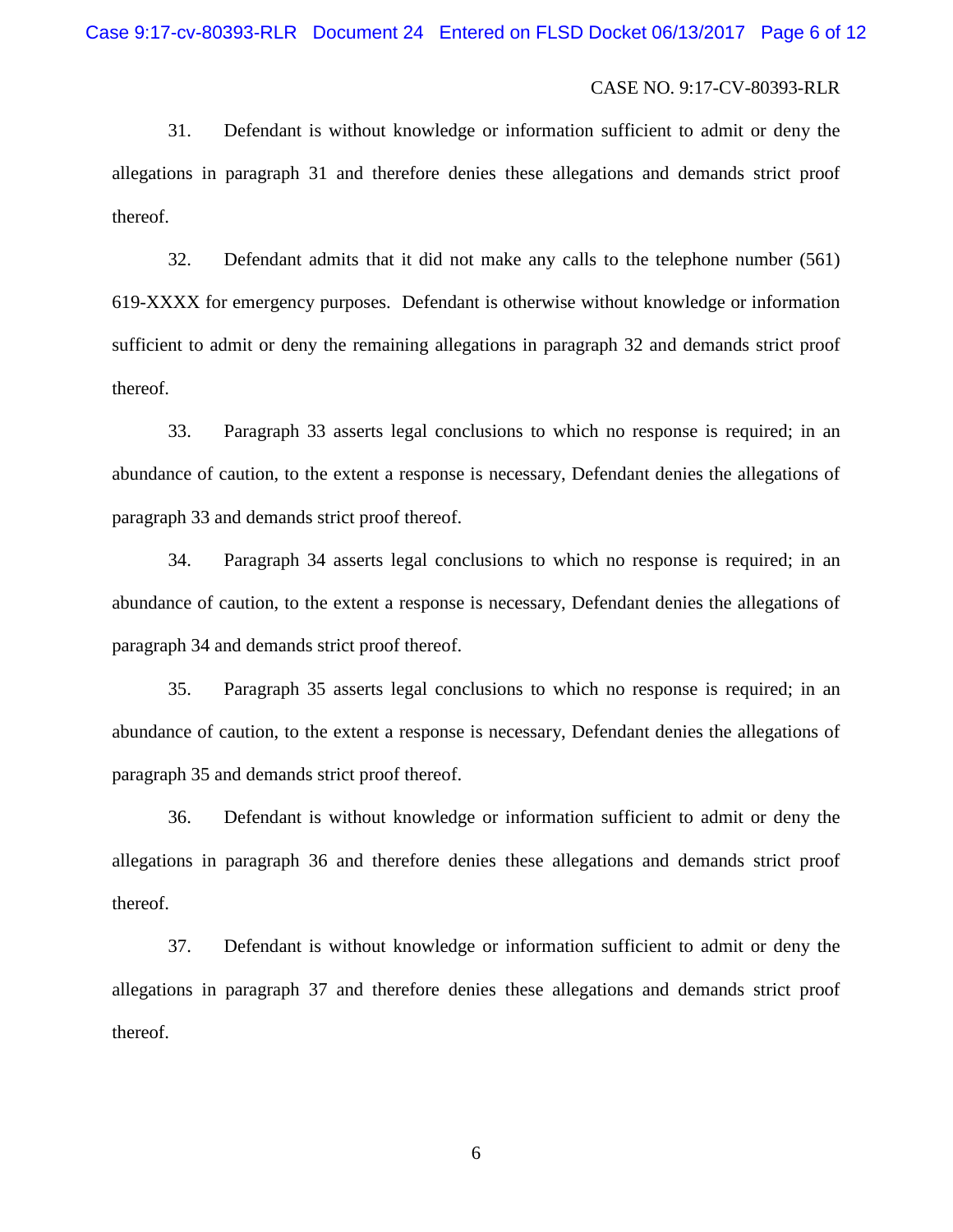38. Paragraph 38 asserts legal conclusions to which no response is required; in an abundance of caution, to the extent a response is necessary, Defendant denies the allegations of paragraph 38 and demands strict proof thereof.

39. Paragraph 39 asserts legal conclusions to which no response is required; in an abundance of caution, to the extent a response is necessary, Defendant denies the allegations of paragraph 39 and demands strict proof thereof.

40. Paragraph 40 asserts legal conclusions to which no response is required; in an abundance of caution, to the extent a response is necessary, Defendant denies the allegations of paragraph 40 and demands strict proof thereof.

41. Paragraph 41 asserts legal conclusions to which no response is required; in an abundance of caution, to the extent a response is necessary, Defendant denies the allegations of paragraph 41 and demands strict proof thereof.

42. Paragraph 42 asserts legal conclusions to which no response is required; in an abundance of caution, to the extent a response is necessary, Defendant denies the allegations of paragraph 42 and demands strict proof thereof.

43. Paragraph 43 asserts legal conclusions to which no response is required; in an abundance of caution, to the extent a response is necessary, Defendant denies the allegations of paragraph 43 and demands strict proof thereof.

44. Paragraph 44 asserts legal conclusions to which no response is required; in an abundance of caution, to the extent a response is necessary, Defendant denies the allegations of paragraph 44 and demands strict proof thereof.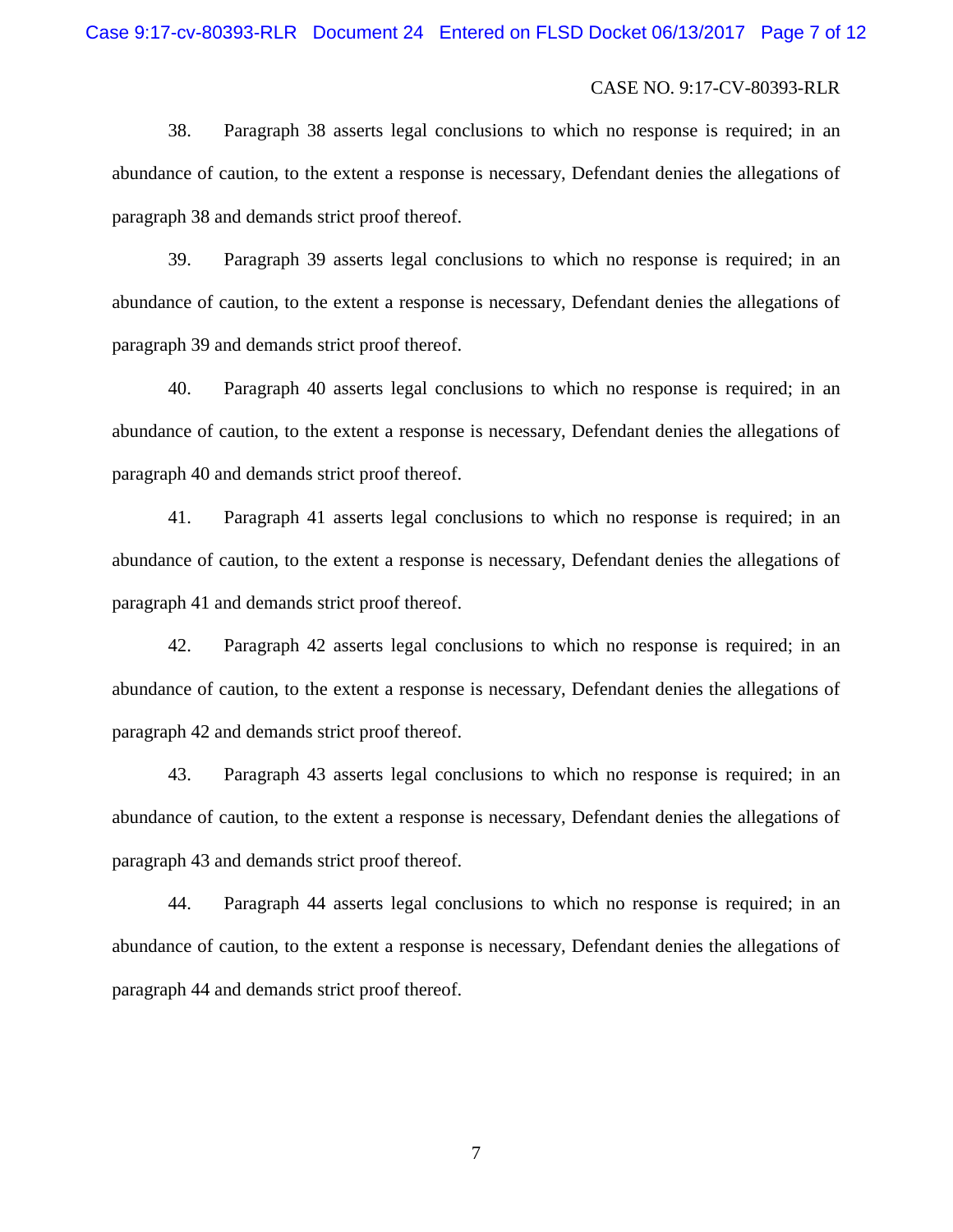45. Paragraph 45 asserts legal conclusions to which no response is required; in an abundance of caution, to the extent a response is necessary, Defendant denies the allegations of paragraph 45 and demands strict proof thereof.

46. Paragraph 46 asserts legal conclusions to which no response is required; in an abundance of caution, to the extent a response is necessary, Defendant denies the allegations of paragraph 46 and demands strict proof thereof.

47. Paragraph 47 asserts legal conclusions to which no response is required; in an abundance of caution, to the extent a response is necessary, Defendant denies the allegations of paragraph 47 and demands strict proof thereof.

48. Paragraph 48 asserts legal conclusions to which no response is required; in an abundance of caution, to the extent a response is necessary, Defendant denies the allegations of paragraph 48 and demands strict proof thereof.

49. Paragraph 49 asserts legal conclusions to which no response is required; in an abundance of caution, to the extent a response is necessary, Defendant denies the allegations of paragraph 49 and demands strict proof thereof.

50. Paragraph 50 asserts legal conclusions to which no response is required; in an abundance of caution, to the extent a response is necessary, Defendant denies the allegations of paragraph 50 and demands strict proof thereof.

51. Paragraph 51(a)-(e) asserts legal conclusions to which no response is required; in an abundance of caution, to the extent a response is necessary, Defendant denies the allegations of paragraph 51 and demands strict proof thereof.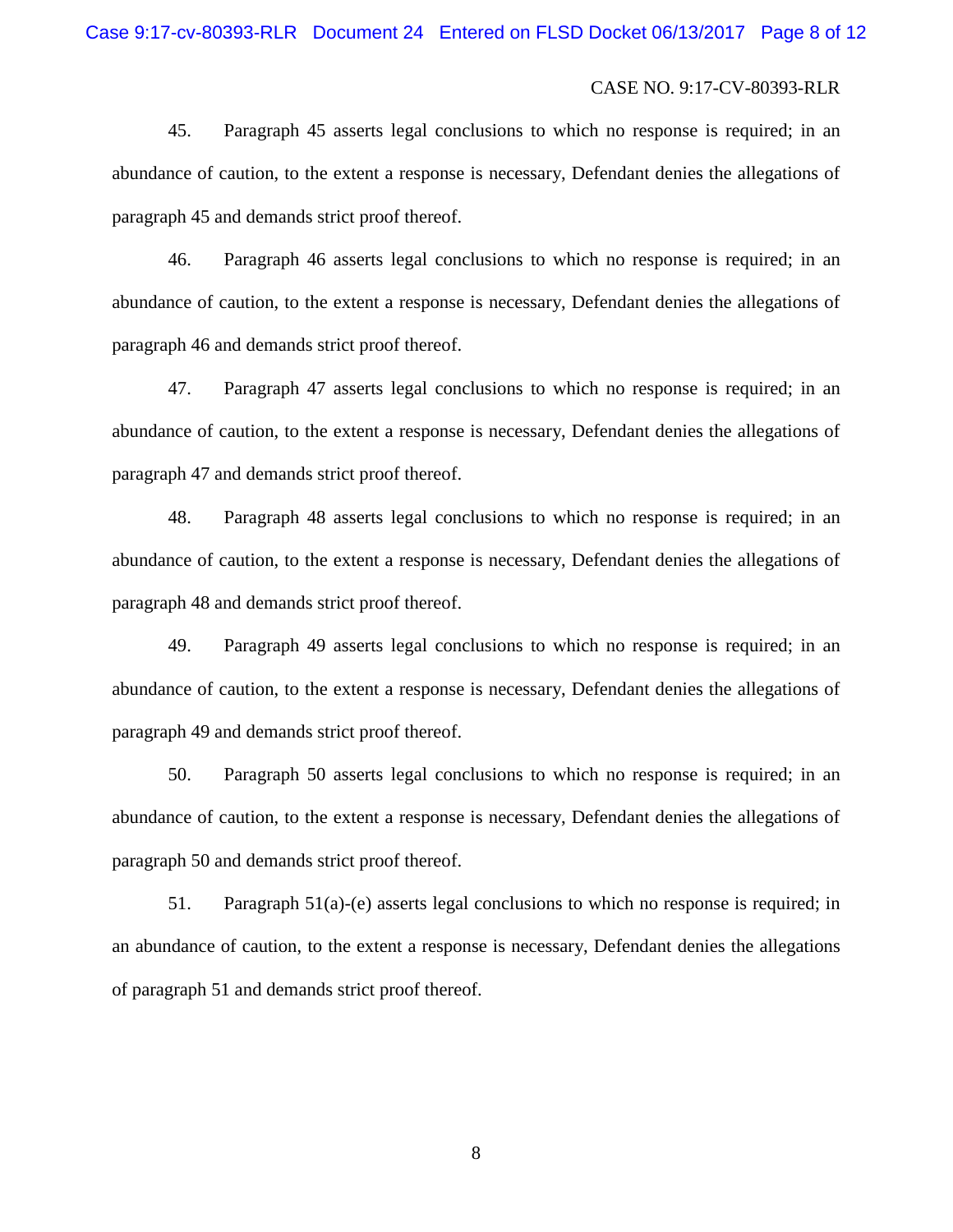Case 9:17-cv-80393-RLR Document 24 Entered on FLSD Docket 06/13/2017 Page 9 of 12

#### CASE NO. 9:17-CV-80393-RLR

52. Paragraph 52 asserts legal conclusions to which no response is required; in an abundance of caution, to the extent a response is necessary, Defendant denies the allegations of paragraph 52 and demands strict proof thereof.

### **COUNT I: VIOLATIONS OF 47 U.S.C. § 227(b)(1)(A)(iii)**

53. Defendant repeats and reasserts its responses to paragraphs 1-52 as though fully set forth herein.

54. Paragraph 54 asserts legal conclusions to which no response is required; in an abundance of caution, to the extent a response is necessary, Defendant denies the allegations of paragraph 54 and demands strict proof thereof.

55. Paragraph 55 asserts legal conclusions to which no response is required; in an abundance of caution, to the extent a response is necessary, Defendant denies the allegations of paragraph 55 and demands strict proof thereof.

WHEREFORE, Defendant denies that Plaintiff is entitled to judgment in his favor for any of the relief requested on page 9 of the Amended Complaint and demands strict proof thereof.

#### **DEFENSES AND AFFIRMATIVE DEFENSES**

Without assuming the burden of proof or persuasion where such burden is on Plaintiff, Defendant asserts the following defenses and affirmative defenses to Plaintiff's Amended Complaint.

56. The Amended Complaint fails to state a claim upon which relief can be granted against Defendant under the Telephone Consumer Protection Act ("TCPA"). Without limitation, the Amended Complaint states mere legal conclusions without sufficient factual support and the very records upon which Plaintiff relies refute key aspects of Plaintiff's claim.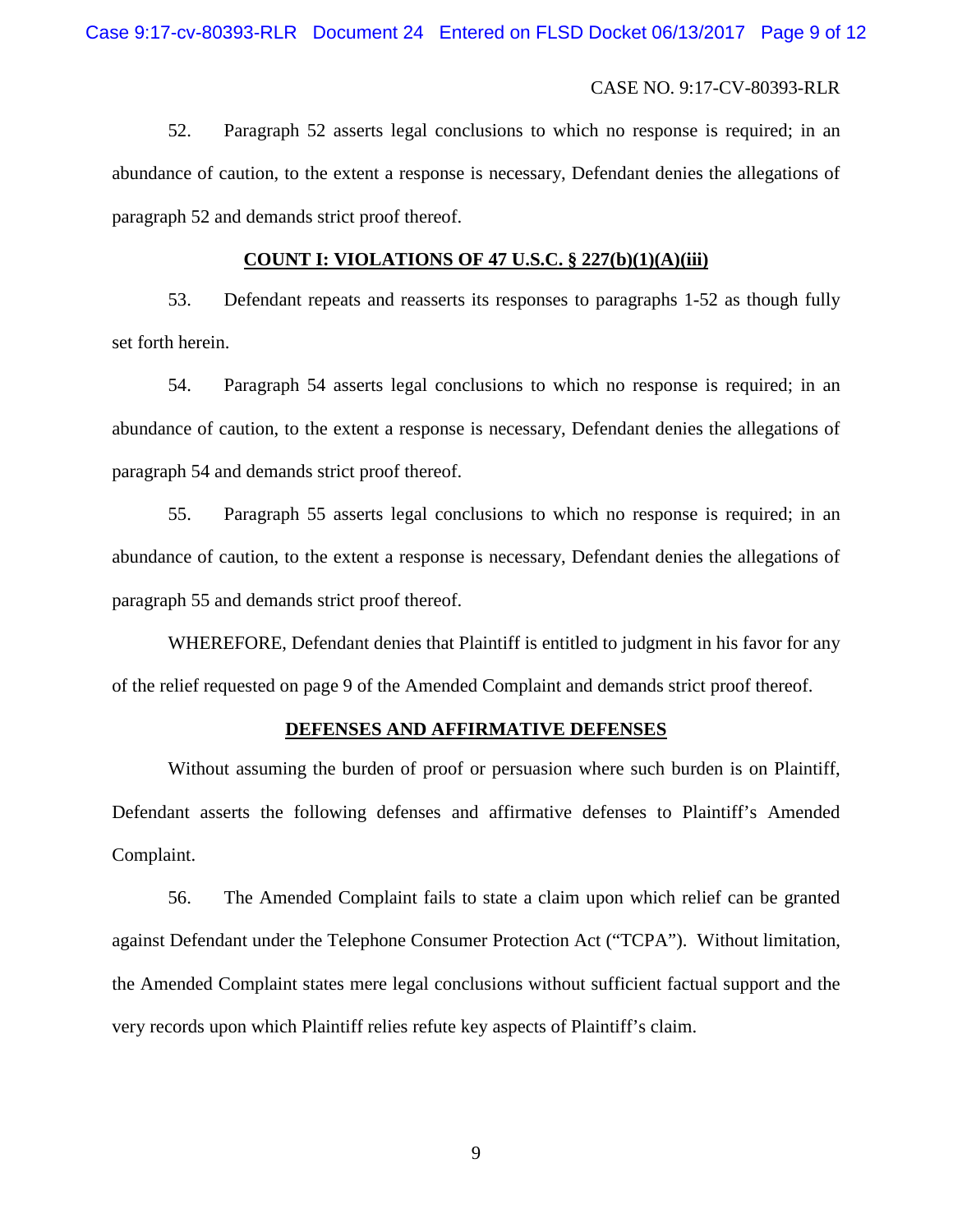57. Defendant acted at all times in compliance with the TCPA, acting in a reasonable manner, in good faith and without malice, willfulness, or intent to violate the TCPA or to injure Plaintiff or any putative class members.

58. Plaintiff's Amended Complaint is barred, in whole or in part, by the doctrines of waiver, estoppel, and/or unclean hands.

59. Plaintiff did not suffer any damages as a result of Defendant's alleged conduct (which Defendant specifically denies).

60. Plaintiff's alleged damages, which Defendant specifically denies, were the result of intervening and/or superseding causes, over which Defendant had no control.

61. The damages for which Plaintiff seeks to hold Defendant liable, if any and which Defendant specifically denies, were proximately caused by Plaintiff's own failure to use reasonable means to properly mitigate his damages.

62. Class treatment of Plaintiff's TCPA claim is inappropriate, unwarranted and should be denied pursuant to Federal Rule of Civil Procedure 23. Without limitation, Plaintiff's class allegations involve highly individualized issues, meaning that class-wide issues do not predominate and there is no ascertainable class; there are key legal issues that cannot be resolved on a class-wide basis; Plaintiff's claims are not typical of the claims of the purported class; Plaintiff is not an adequate representative; and a class action is not superior to other available methods for the fair and efficient adjudication of this controversy.

#### **RESERVATION OF RIGHTS**

Defendant presently has insufficient knowledge or information as to whether it may have additional, and as of yet unstated, defenses and affirmative defenses available with respect to Plaintiff's Amended Complaint. Defendant hereby specifically reserves, and does not waive, the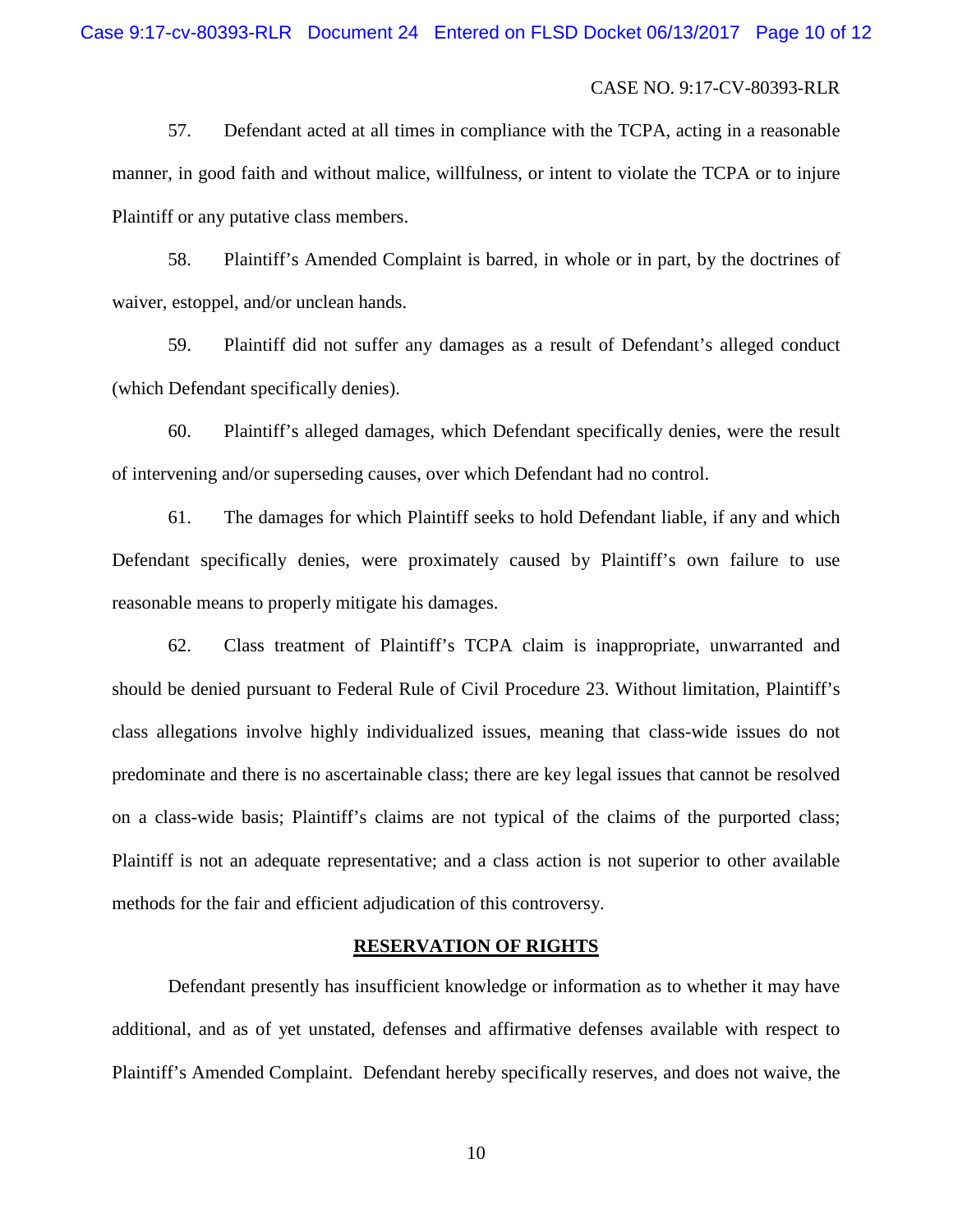Case 9:17-cv-80393-RLR Document 24 Entered on FLSD Docket 06/13/2017 Page 11 of 12

### CASE NO. 9:17-CV-80393-RLR

right to amend its defenses and affirmative defenses and/or assert additional defenses, affirmative defenses, counterclaims, third party claims and/or other claims, as the facts and circumstances may warrant and in the event discovery indicates that they would be appropriate.

## **PRAYER FOR RELIEF**

WHEREFORE, Defendant NPAS Solutions, LLC respectfully requests that the Court dismiss Plaintiff's Amended Complaint in its entirety with prejudice and award Defendant court costs and all such other and further relief as the Court deems just and proper.

Respectfully submitted:

/s/ Martin B. Goldberg **Martin B. Goldberg** Florida Bar No. 827029 [mgoldberg@lashgoldberg.com](mailto:mgoldberg@lashgoldberg.com) **Alan D. Lash** Florida Bar No. 510904 [alash@lashgoldberg.com](mailto:alash@lashgoldberg.com) **Lorelei J. Van Wey** Florida Bar No. 982792 [lvanwey@lashgoldberg.com](mailto:lvanwey@lashgoldberg.com) **Michael L. Ehren** Florida Bar No. 0043768 [mehren@lashgoldberg.com](mailto:mehren@lashgoldberg.com) **LASH & GOLDBERG LLP** Suite 1200, Miami Tower 100 Southeast 2nd Street Miami, Florida 33131 Telephone: (305) 347-4040 Facsimile: (305) 347-4050 *Attorneys for Defendant*